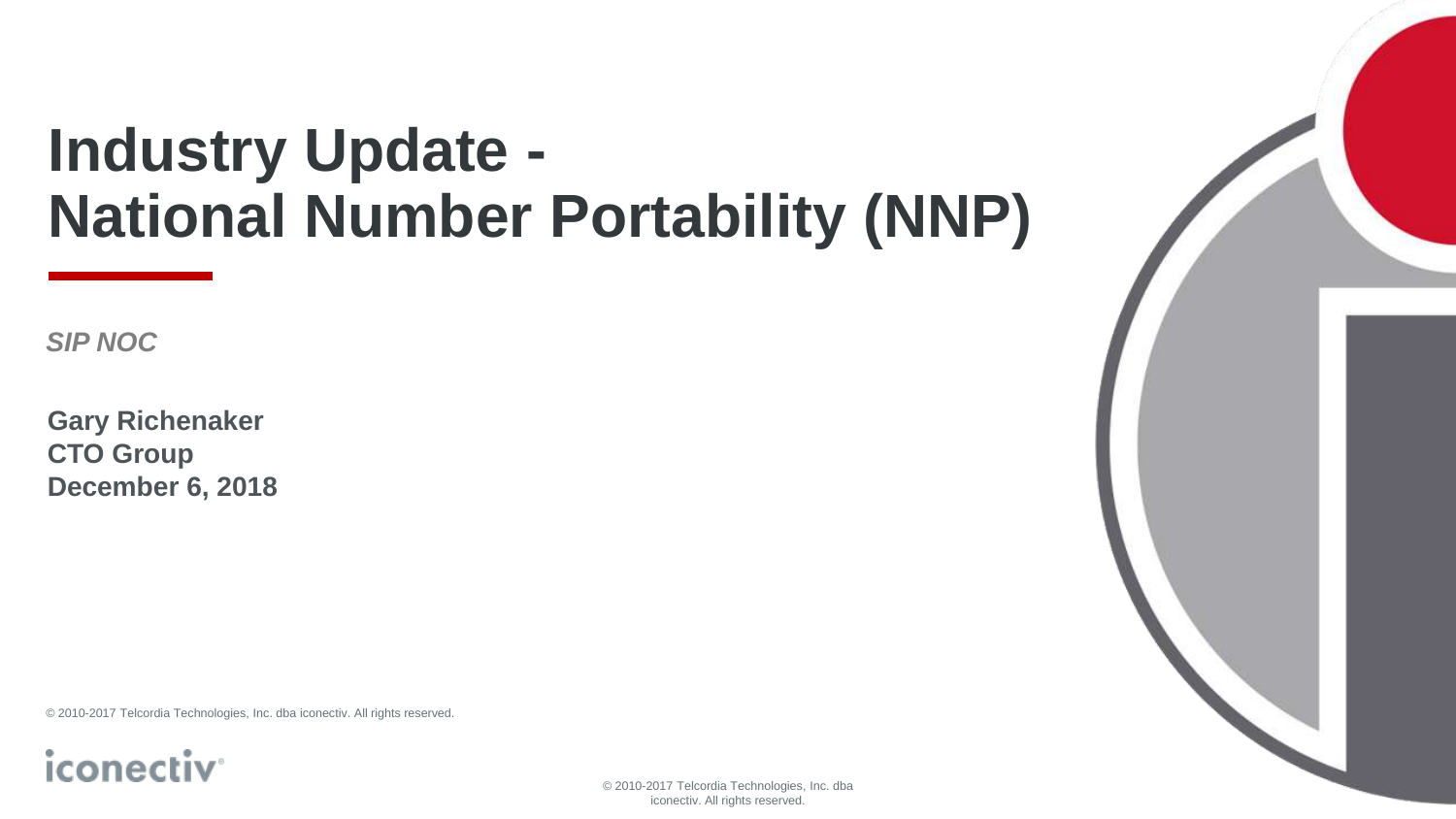### **introduction**



When porting was introduced, the concept of a Location Routing Number (LRN) was utilized to route calls to ported numbers **LRN** The Energy and Commerce Committee sent the FCC Chairman a letter to address the need to support nationwide number portability This implies the ability to port a number outside of the existing geographical area (ie. Rate Center or LATA) **2015** porting is allowed within a rate center only, since rating is based on the original rate center of the TN **Rate Center**

#### iconed

© 2010-2017 Telcordia Technologies, Inc. dba iconectiv. All rights reserved.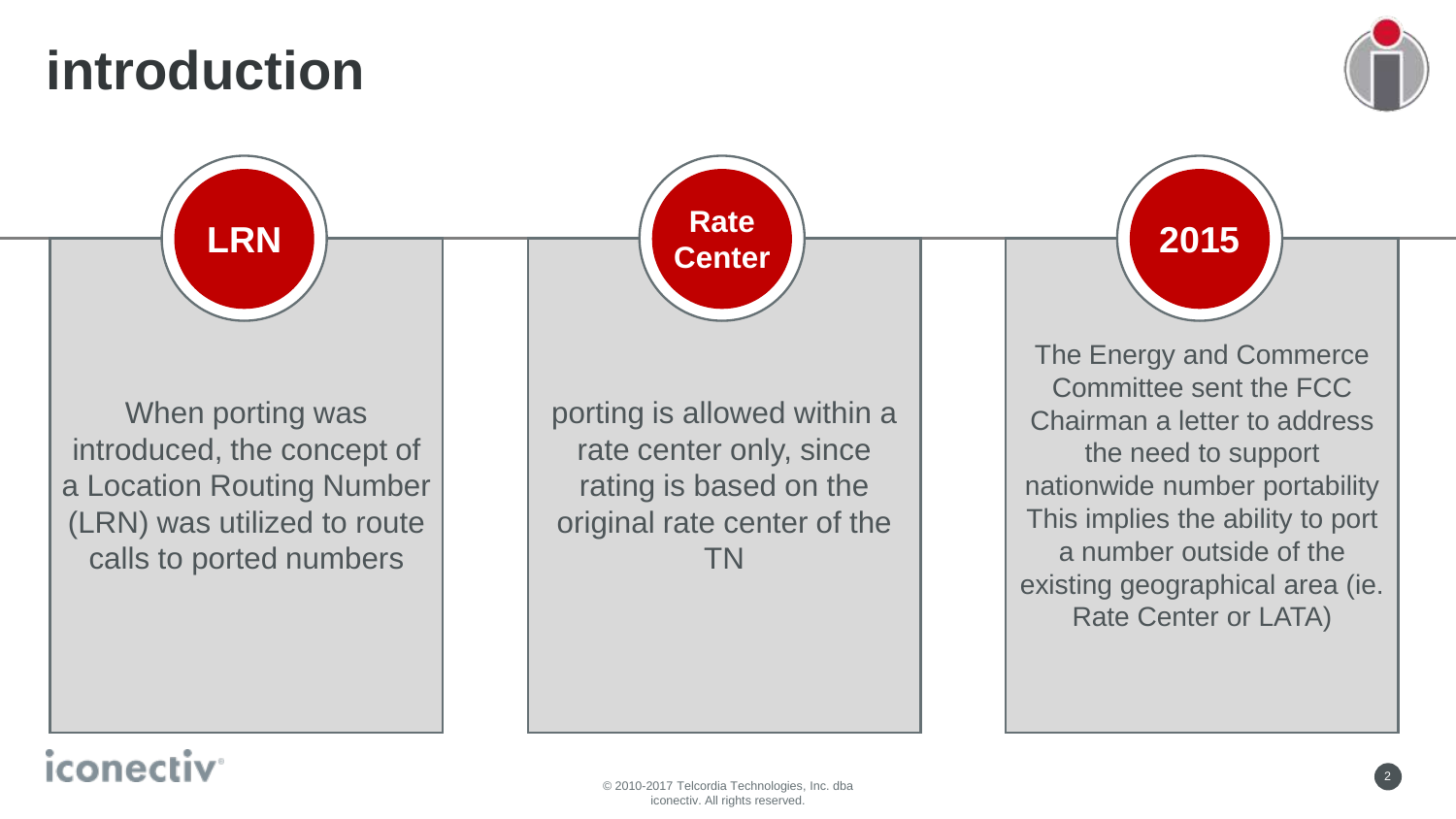### **Nationwide Number Portability - Timeline**





### *iconectiv*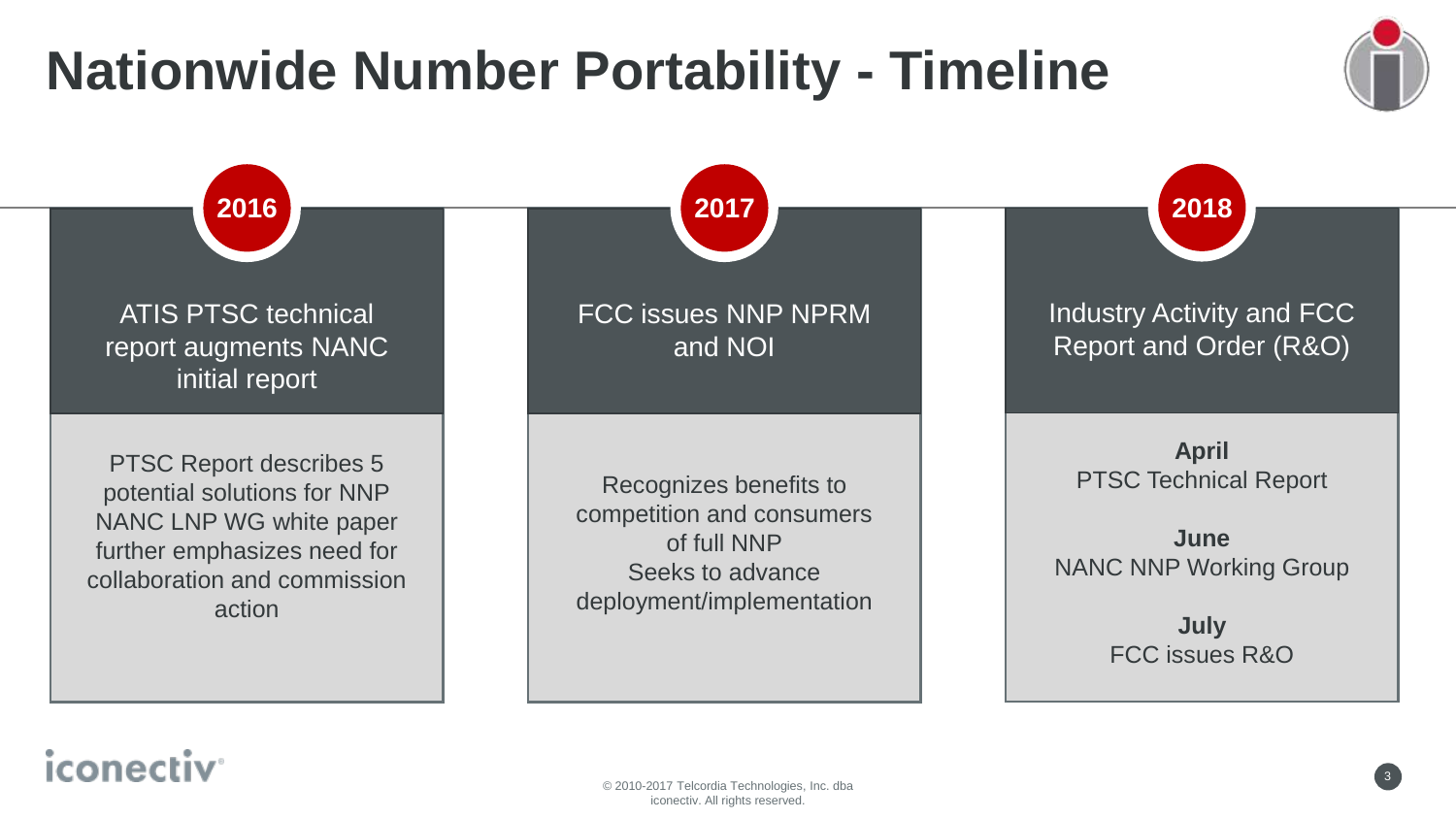### **PTSC Technical Report**



#### **The PTSC Technical Report**

provides further technical assessment of the potential approaches to Nationwide Number Portability (NNP) identified in ATIS-1000071, Technical Report on a Nationwide Number Portability Study

This Report does not modify or amend any of the technical characteristics in any of the approaches that had been detailed in ATIS-1000071

© 2010-2017 Telcordia Technologies, Inc. dba iconectiv. All rights reserved.

This Report includes an analysis of these potential NNP solutions with the goal of providing additional information on the technical and systems-related impacts needed to support NNP

The Report arranges the options in three categories

- Existing NNP Solution Commercial Agreements
- Near Term NNP Solutions National LRN and Non-Geographic LRN
- Long Term Interconnect Interconnection

### iconec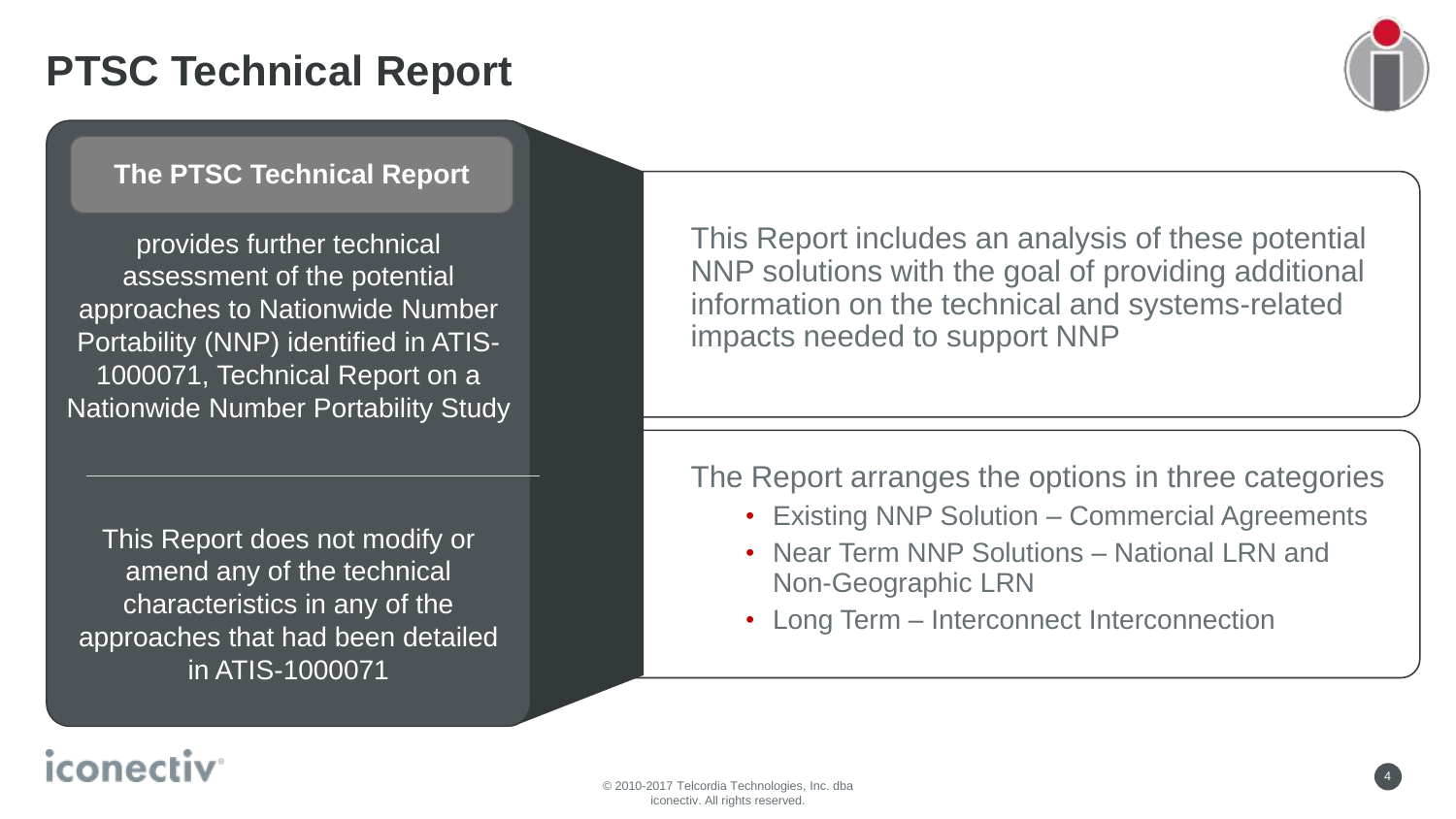### **PTSC Report Recommendations and Path Forward**



NNP is available now via **Commercial Agreements** 

iconec

- If one of the near-term approaches is being contemplated, it would be advisable to get a cost assessment from the FCC
	- The cost assessment could be supported using information provided by industry stakeholders and would be a valuable tool in evaluating each of the options.
	- This assessment could then be used to evaluate the implications remaining with commercial agreements until the preferred long term approach is viable, or implementing one of the near term approaches
- Regardless of the technical solution, full deployment of NNP will necessitate that the FCC first expand its number portability requirements beyond rate center and LATA boundaries, and lift restrictions that could prevent the porting of telephone numbers to or from anywhere in the nation

**This Report served as input document to the NANC NNP Working Group**

5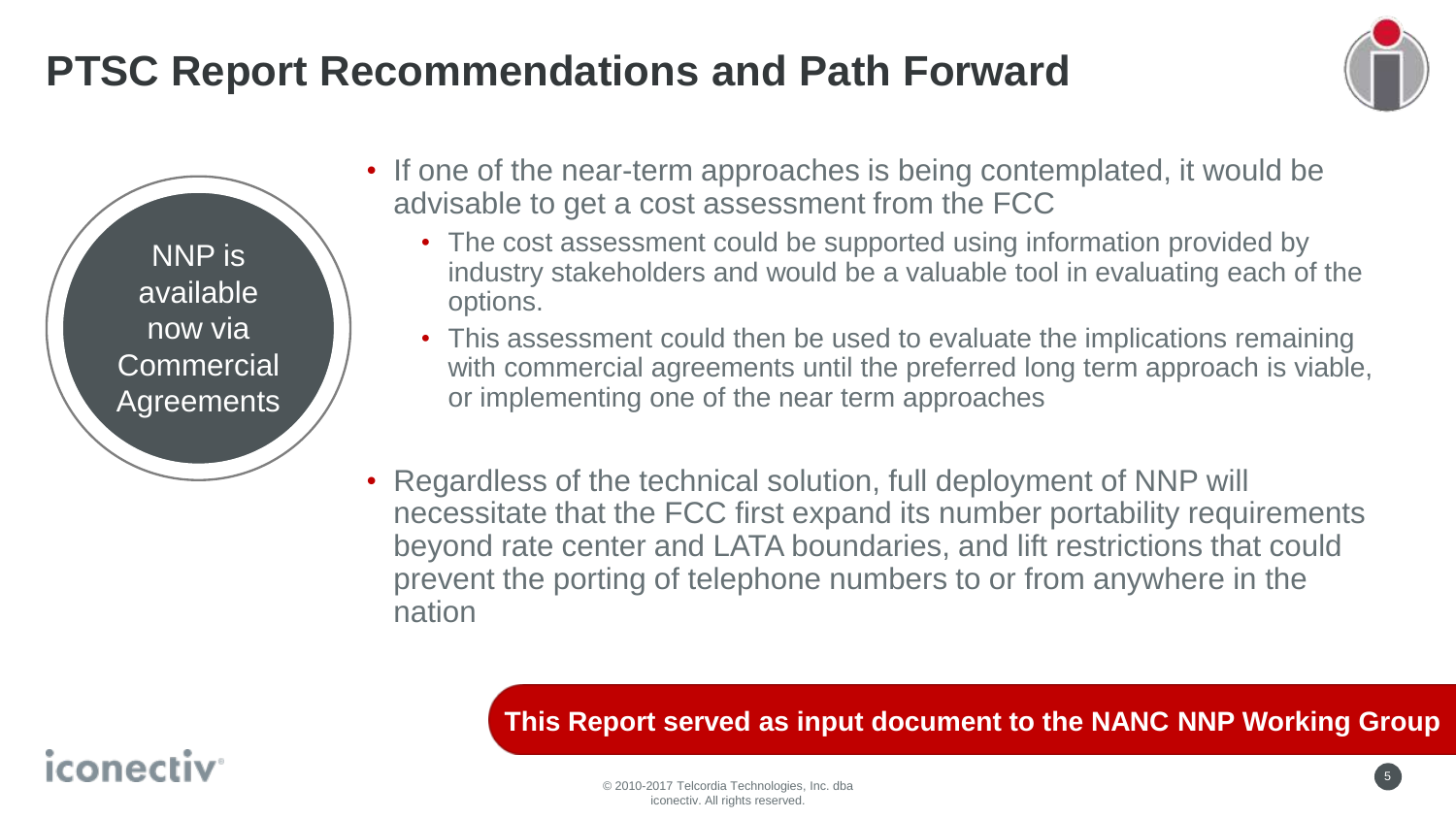## **NANC NNP Issues WG: Final Report**



6

- The Commercial Agreements model is currently in use and service providers can continue to consider offering such arrangements.
	- May not be commercially feasible or desirable for all providers and thus may be insufficient to make NNP available to all consumers.
- The Non-Geographic Location Routing Number ("NG-LRN") model, has significant impediments for implementation, such as requiring new infrastructure and processes, changing the existing interconnection paradigm, and imposing costs on service providers that may not offer NNP themselves.
- The National Location Routing Number ("NLRN") model, with further technical evaluation, may provide limited potential in terms of an NNP model that could adapt to changing markets and technologies, as well as, benefit competition and consumers
- The GR-2982-CORE (GUBB) model, developed for use with the legacy TDM networks, is no longer a valid solution in the current IP network environment.

© 2010-2017 Telcordia Technologies, Inc. dba iconectiv. All rights reserved. **Primary recommendation was to focus on the All-IP network as the vehicle for NNP**

### iconec

Published

June 2018

with the

following

findings: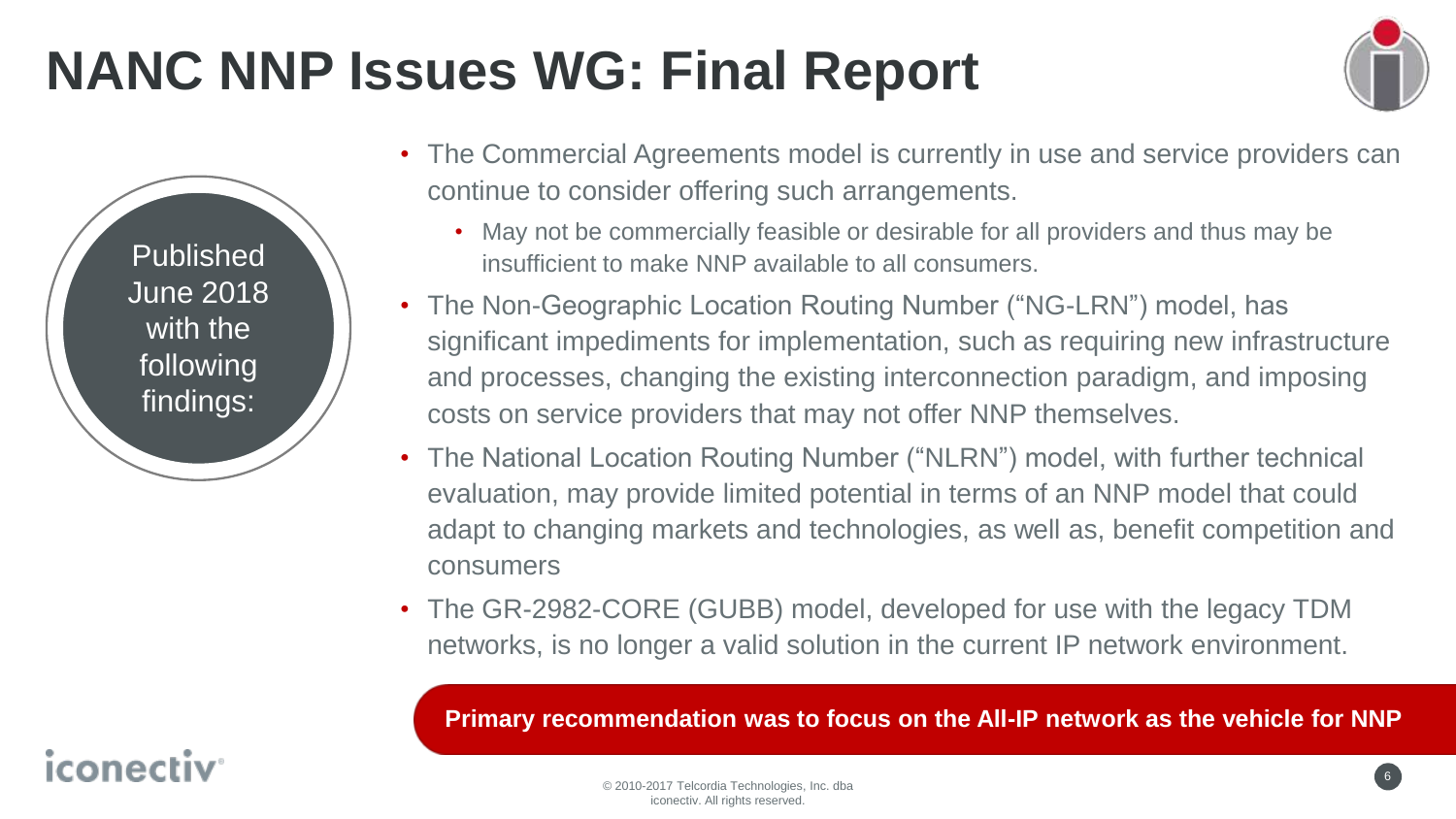

The NANC recommends that the FCC adopt a Second Notice of Inquiry, or establish a suitable advisory body, to address the following questions

© 2010-2017 Telcordia Technologies, Inc. dba iconectiv. All rights reserved.

What regulatory reforms must be explored to further enable NNP for all providers?

Are there approaches to facilitate partial deployment of NNP?

Are there different approaches worth considering? Are hybrid approaches feasible, especially if combined with partial deployment solutions?

Are there approaches to NNP where the benefits outweigh the costs (financial, social, regulatory, etc.)?

Are there additional ways to achieve NNP, outside of and in addition to, the models discussed in this report, both from a technical or technological perspective?

### iconectiv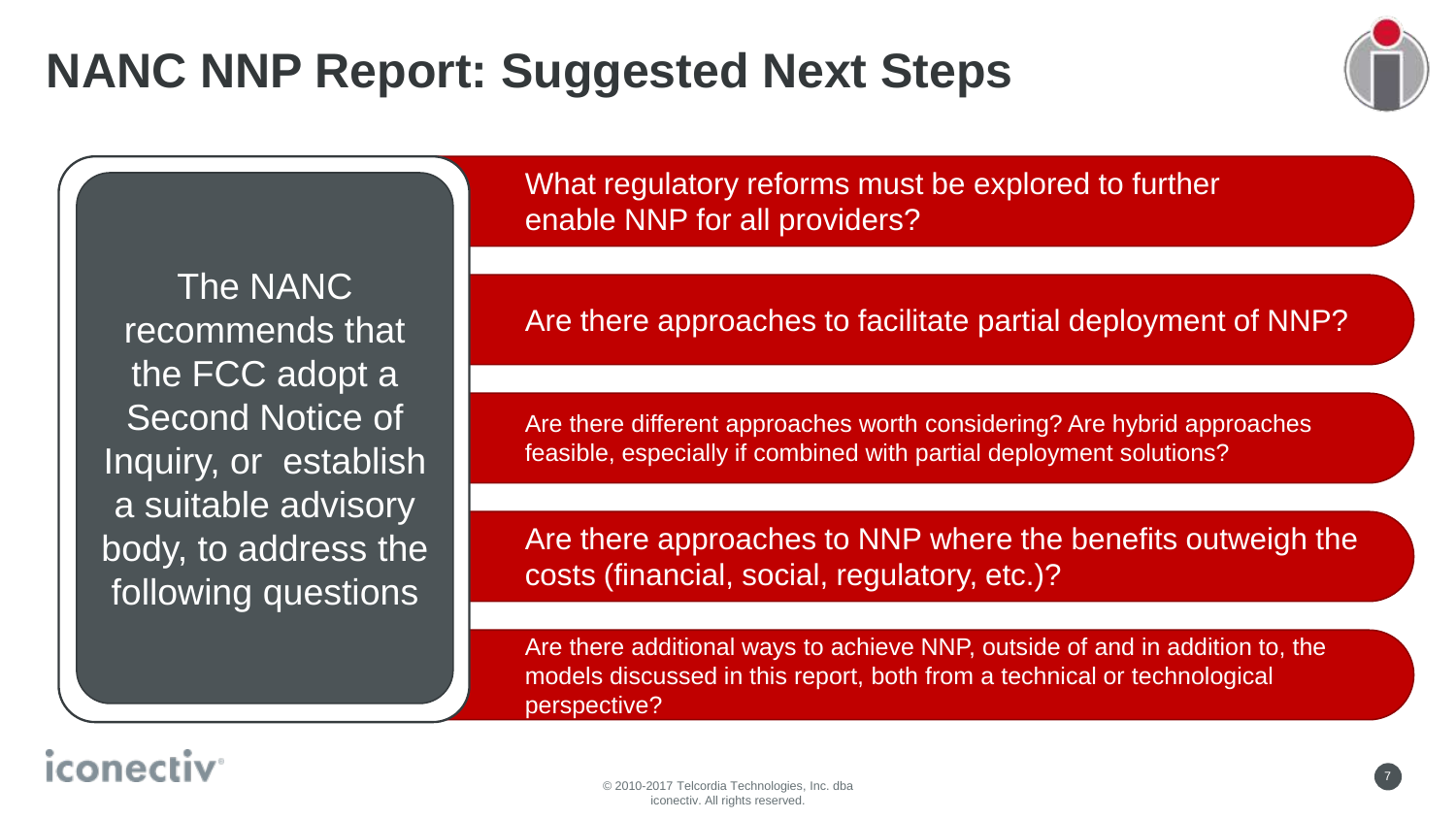### **NANC NNP Report: Suggested Next Steps**



The NANC recommends that the FCC's Office of Economics and Analytics perform a detailed cost-benefit analysis on ways to achieve NNP

The NANC and the FCC continue to consider NNP's benefits, costs, regulatory barriers, identified consequences, and the technical feasibility of proposed solutions in all future efforts.

### iconed

© 2010-2017 Telcordia Technologies, Inc. dba iconectiv. All rights reserved.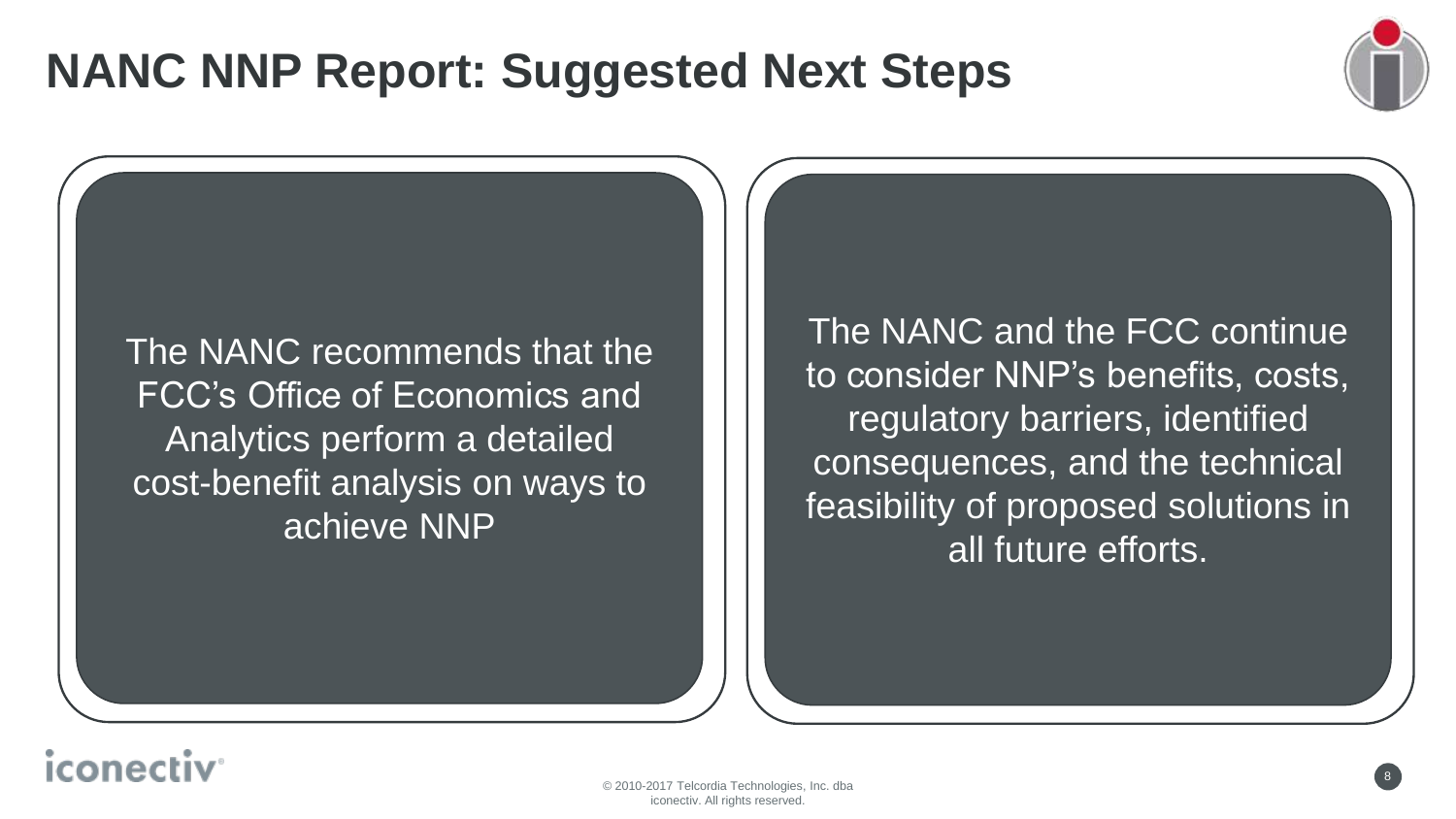# **FCC R&O on Nationwide Number Portability**



#### • Eliminates remaining interexchange dialing parity rules

- the FCC in 2015 eliminated the rule for most local providers
- stand-alone longdistance service is disappearing with the rise of alldistance plans, VoIP and wireless

© 2010-2017 Telcordia Technologies, Inc. dba iconectiv. All rights reserved.

#### **FCC-18-95A1 adopted 071218 95A1 071218**

- Eliminates N-1 query requirement
	- allows other carriers in the chain to query the LNP database
	- opens new opportunities for call routing as the industry prepares for nationwide number portability

• Acknowledges there is much more to be done to enable NNP

#### **iconectiv**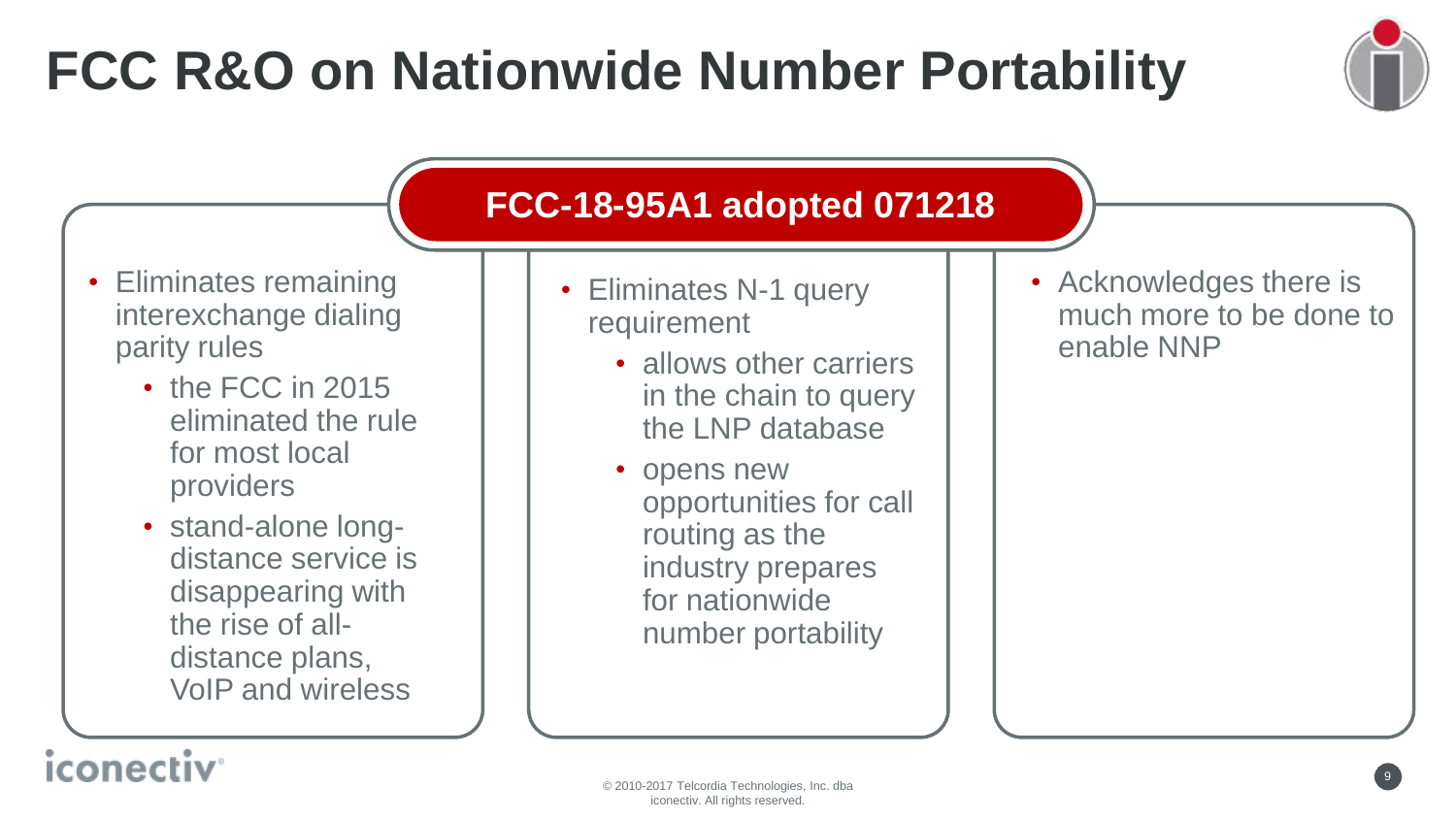# **FCC request for further NNP info**



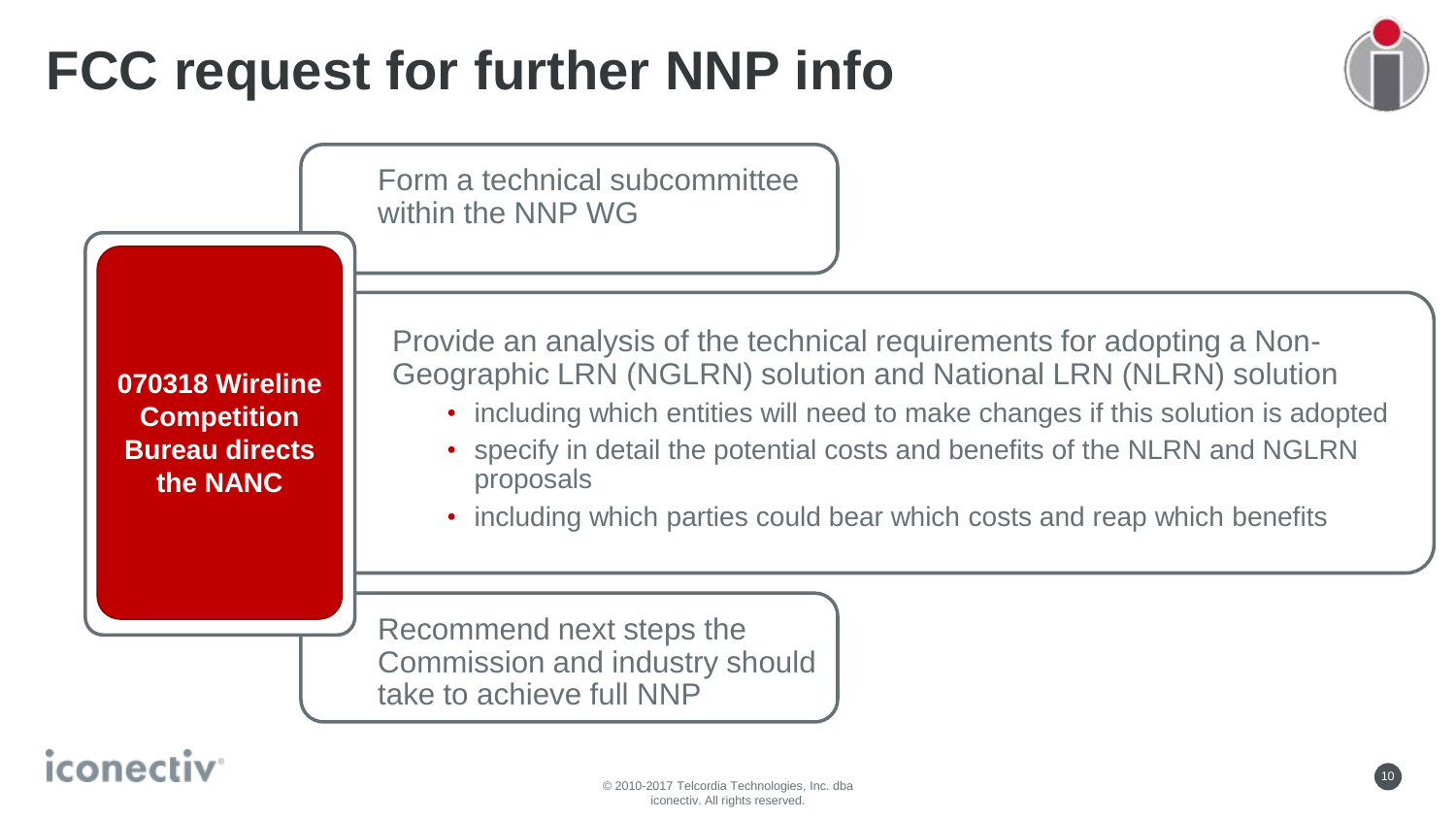## **FCC request for further NNP info**



#### **December 2018 meeting**

findings on these issues at the NANC to provide an interim report of the Working Group's NANC's December 2018 meeting.

#### **1Q19 meeting**

findings at the NANC NANC to vote on and transmit to the Bureau a final report of its 1Q19 meeting

#### iconec

© 2010-2017 Telcordia Technologies, Inc. dba iconectiv. All rights reserved.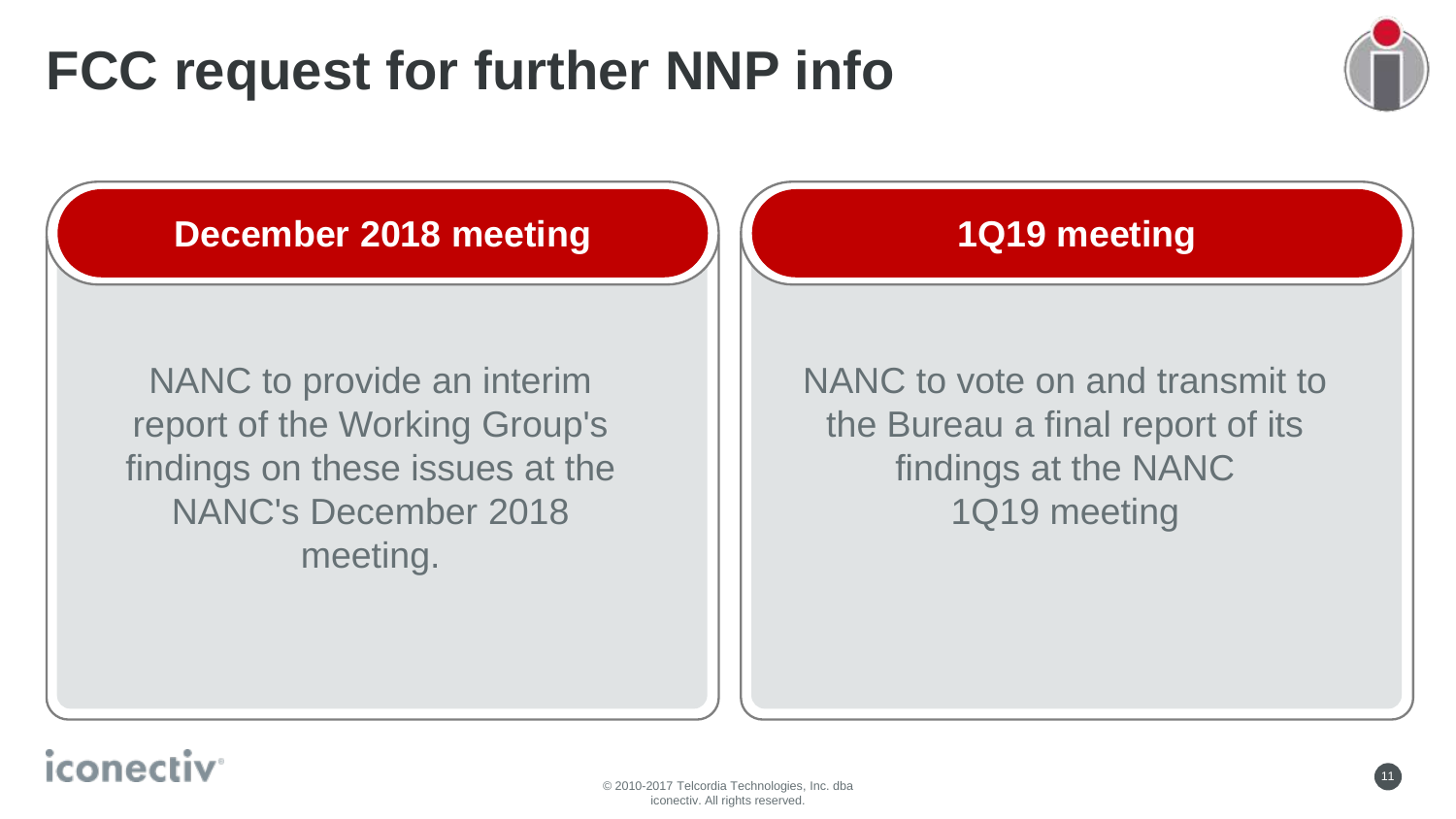## **FCC Announces NNP Technical Members**



**Wireline Competition Bureau announces the following members of the NANC NNP WG Technical Subcommittee 092718**

| <b>Chair</b> | <b>Nomos</b> | Mary Retka, Senior Director for Industry Relations |
|--------------|--------------|----------------------------------------------------|

| <b>Members</b> | <b>AT&amp;T Services, Inc.</b>             | Teresa Patton, Principal - Technology Solutions Manager |
|----------------|--------------------------------------------|---------------------------------------------------------|
|                | <b>CenturyLink</b>                         | <b>Philip Linse, Director for Public Policy</b>         |
|                | <b>Charter Communications, Inc.</b>        | Glenn Clepper, Director - Telephone Regulatory          |
|                | <b>Professor</b>                           | <b>Henning Schulzrinne</b>                              |
|                | Telcordia Technologies, Inc. dba iconectiv | <b>Chris Drake, CTO</b>                                 |
|                | <b>T-Mobile USA, Inc.</b>                  | <b>Rosemary Leist, Sr. Regulatory Analyst</b>           |
|                | <b>Telnyx LLC</b>                          | David Casem, CEO and Founder                            |

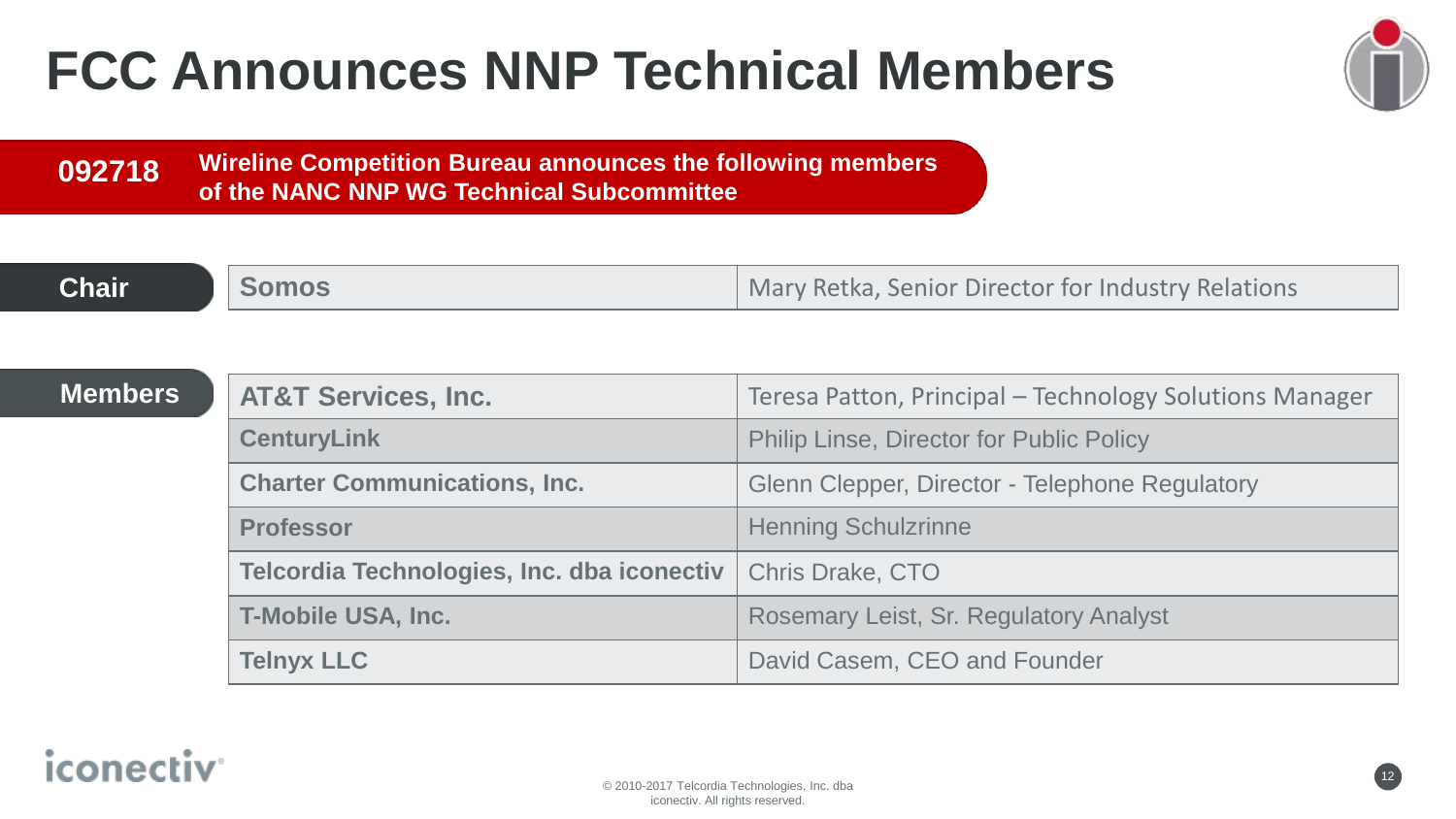### **summary**